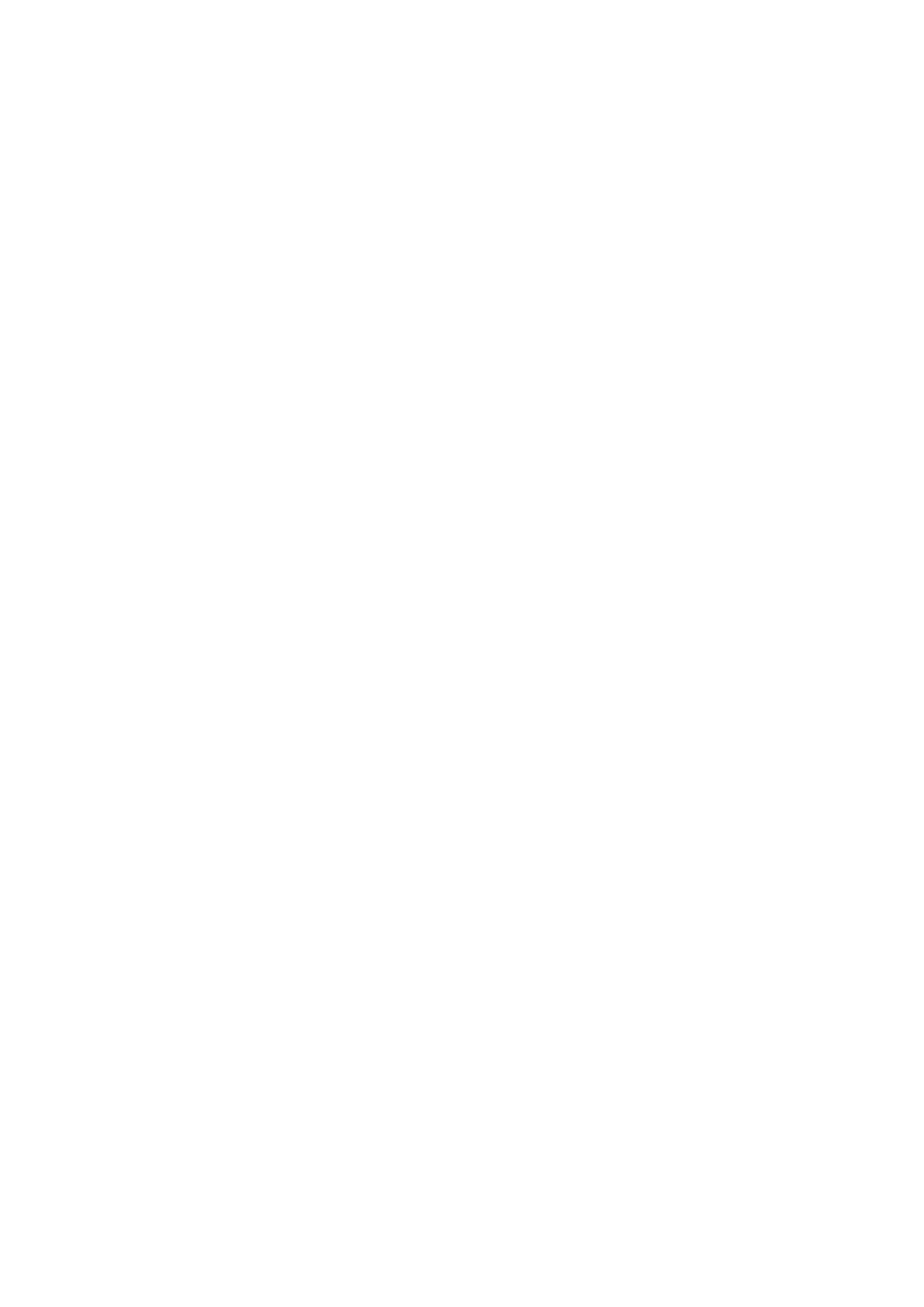

# **TABLE OF CONTENTS**

| 1. |      |                                                                           |  |  |
|----|------|---------------------------------------------------------------------------|--|--|
| 2. |      |                                                                           |  |  |
|    | 2.1. |                                                                           |  |  |
|    |      |                                                                           |  |  |
|    |      |                                                                           |  |  |
|    |      | 2.4. Development of total physical inputs across all balancing groups  15 |  |  |
| 3. |      |                                                                           |  |  |
|    | 3.1. |                                                                           |  |  |
|    |      |                                                                           |  |  |
| 4. |      |                                                                           |  |  |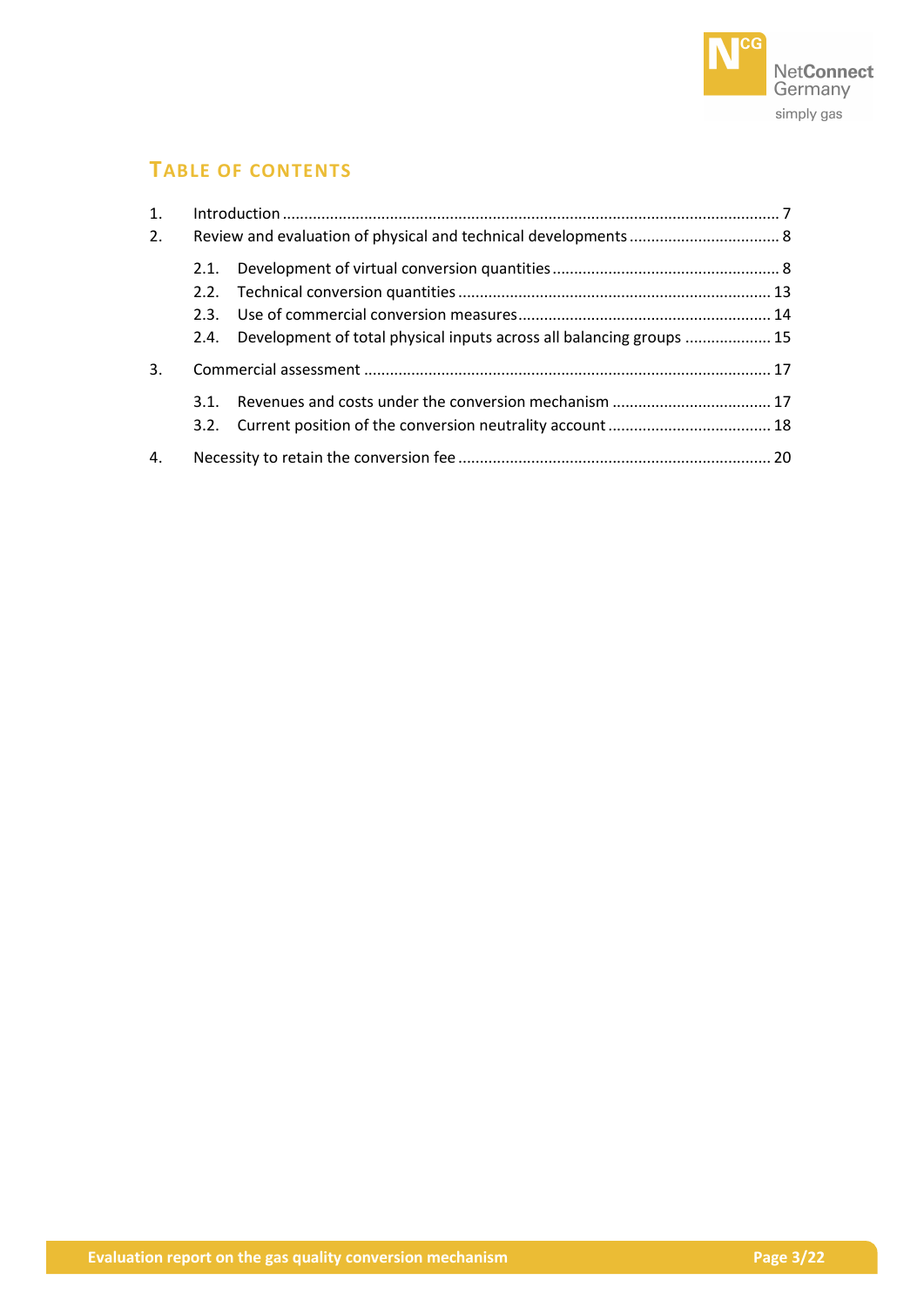

# **TABLE OF FIGURES**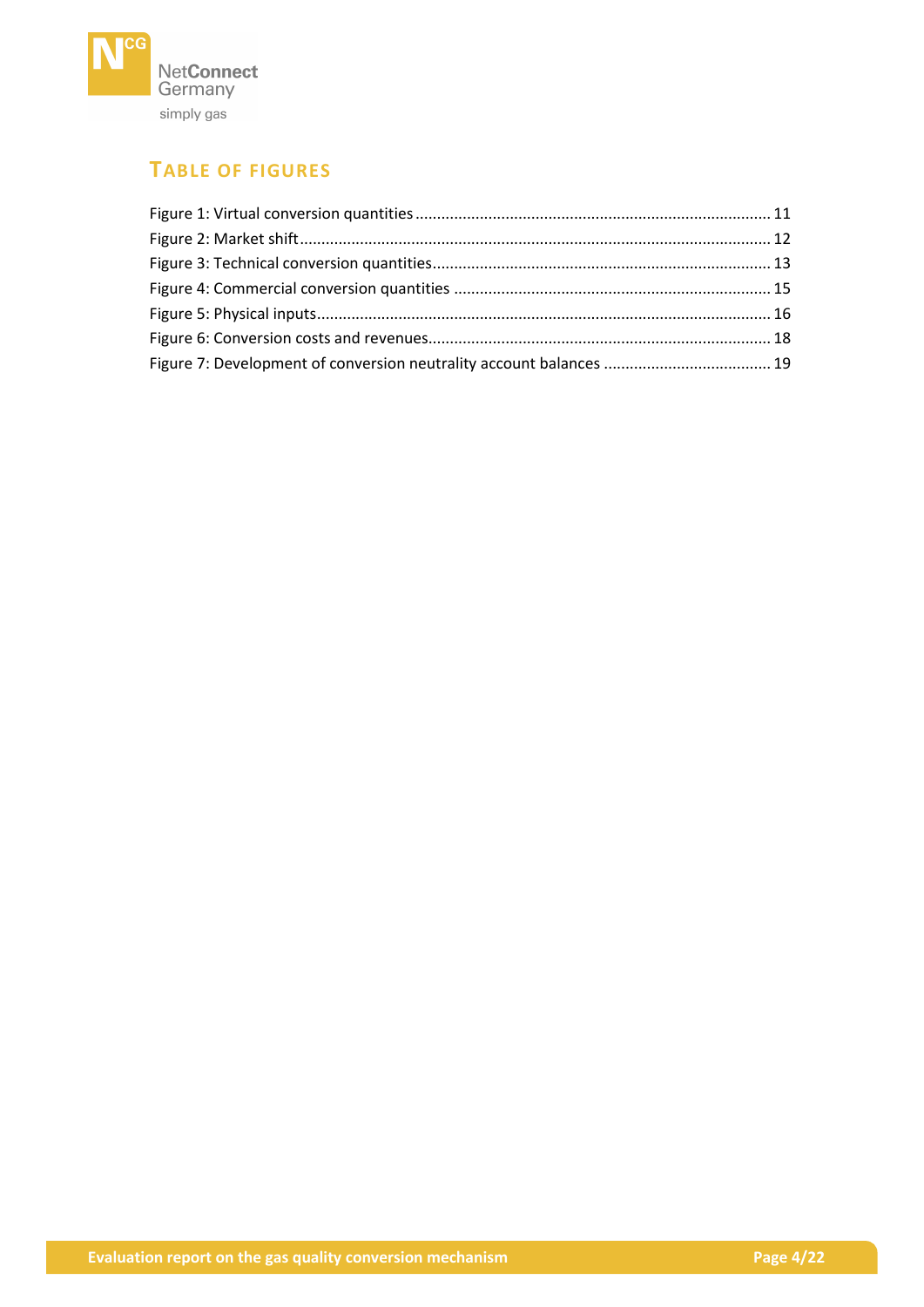

# **DEFINITIONS**

#### VIRTUAL CONVERSION QUANTITY

The quantity converted and invoiced for each balancing group portfolio under the crossquality energy balancing mechanism, i.e. if the high CV and low CV gas balances determined for a master balancing group have opposing signs, the lower of the two quantities (as measured in terms of their absolute values) is billed as the conversion quantity. Where low CV gas deficits are balanced out by means of high CV gas inputs, this is referred to as virtual conversion taking place in the direction from high CV to low CV quality (H to L). The reverse direction is defined as virtual conversion from low CV to high CV quality (L to H). The term "virtual conversion" may also refer to the sum of the virtual conversion quantities determined for the individual balancing groups.

#### SYSTEM-WIDE VIRTUAL CONVERSION QUANTITY

One of the alternative approaches for determining the actual overall conversion quantity: The sum of all inputs and offtakes across all balancing group portfolios with allocations for gas of both gas qualities is determined (separately) for each gas quality. If the resulting high CV and low CV gas balances are in opposite directions (different algebraic signs), then the smaller of the two quantities (as measured in terms of their absolute values) represents the system-wide virtual conversion quantity.

From the quantity thus obtained the technical conversion quantities that have been converted exclusively for virtual conversion purposes must be deducted. In this calculation all balancing group portfolios comprising at least one subordinate balancing group for gas of a quality different from the gas quality of the master balancing group are taken into account. Both the master balancing group and the subordinate balancing group must be actively used, i.e. both must have been declared as receiving data for balancing purposes.

## COMMERCIAL CONVERSION

In order to apply a commercial value to the system-wide virtual conversion quantity the relevant figure is compared with the quantities supplied/received as part of the external balancing actions carried out on the day in question. For this purpose it is assumed that qualityspecific balancing sell transactions in the gas quality for which there is an oversupply and the quality-specific or locational balancing buy transactions in the quality for which there is an undersupply have been made for the purpose of commercial conversion, with the upper limit being represented by the system-wide virtual conversion quantity.

## PHYSICAL CONVERSION QUANTITY

One of the alternative approaches for determining the actual overall conversion quantity: Where balancing actions have been taken in opposite directions, i.e. where quality-specific (balancing criterion "Quality") or locational balancing buy transactions have been made in one gas quality whilst quality-specific or locational balancing sell transactions have been made in the other gas quality, the smaller of the two quantities (as measured in terms of their absolute values) represents the actual overall conversion quantity.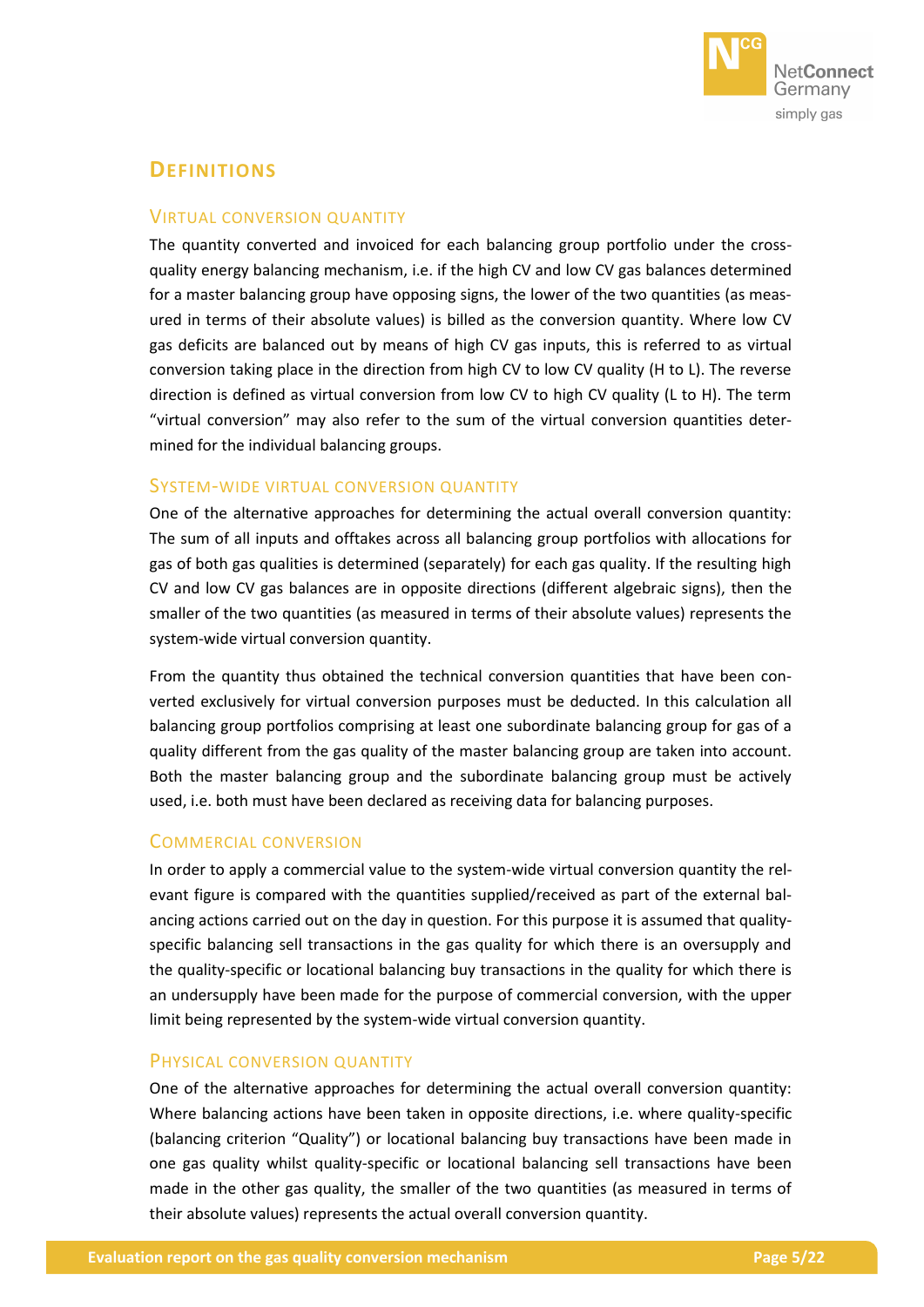

#### ACTUAL OVERALL CONVERSION QUANTITY

Umbrella term for the quantity determined according to either the "system-wide virtual" approach or the "physical" approach.

#### TECHNICAL CONVERSION

This refers to the gas quantities technically converted by means of mixing plants owned by the transmission system operators OGE and TG. OGE operates mixing plants converting between both gas qualities (from high CV to low CV quality and vice versa), whereas the Thyssengas mixing plants convert high CV gas to low CV gas only.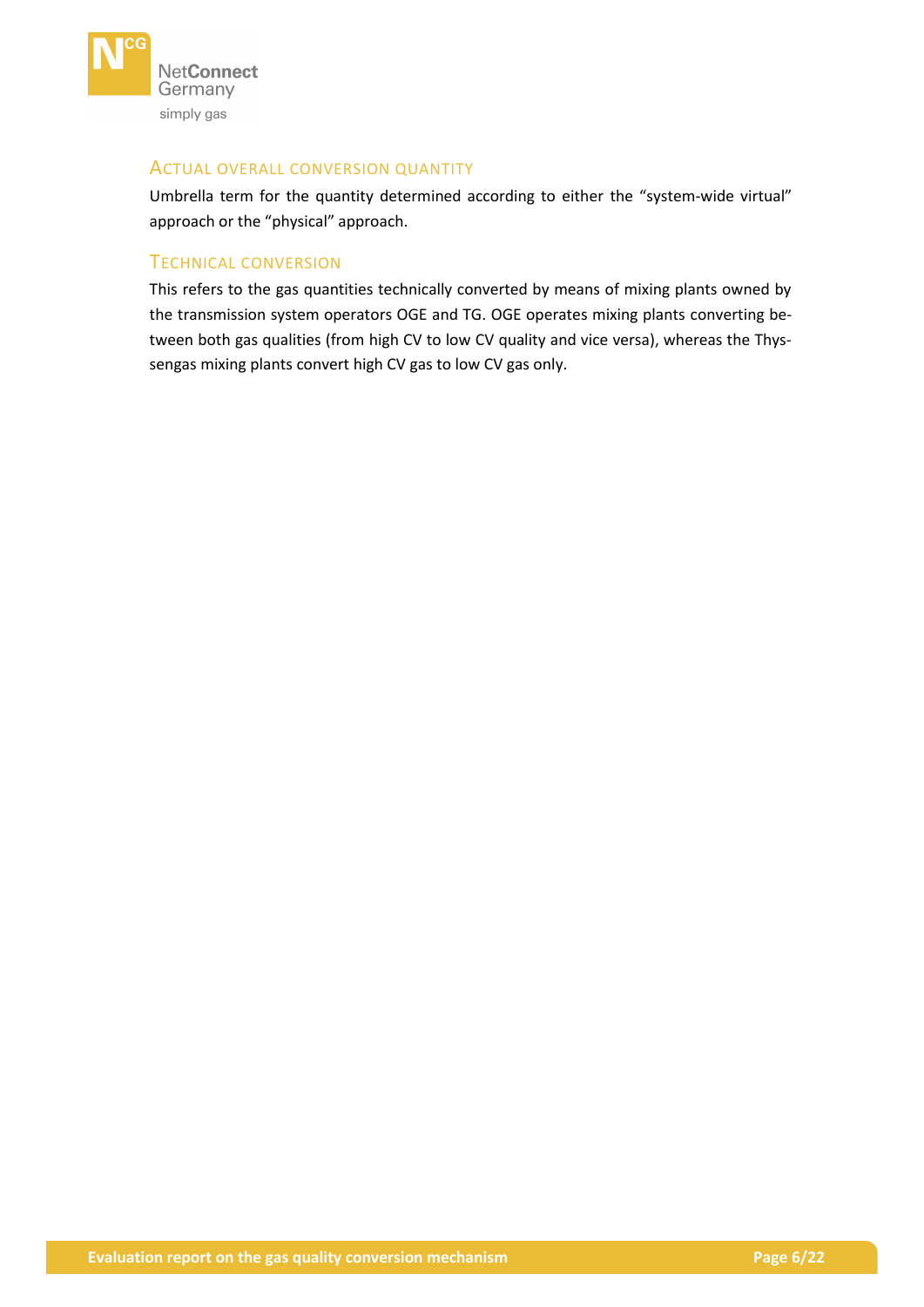

# <span id="page-6-0"></span>**1. INTRODUCTION**

NCG has been operating a multi-quality market area since 1 April 2011. The rules for the gas quality conversion mechanism were set out in an administrative ruling handed down by the German national regulatory authority Bundesnetzagentur (below referred to as the "Federal Network Agency") on 28 March 2012 (ref: BK7-11-002, the so-called "Konni Gas" decision), which was later amended by the Federal Network Agency's decision of 21 December 2016 (ref: BK7-16-050, below referred to as the "amended Konni Gas ruling").

NCG has an obligation under both the original as well as the amended Konni Gas rulings to submit an annual evaluation report on the development and evaluation of the conversion mechanism by 1 February every year. The present evaluation report describes the conversion developments with a focus on the twelfth (1 October 2016 to 31 March 2017) and thirteenth (1 April 2017 to 30 September 2017) conversion periods and sets out the reasons why we believe that a conversion fee is still necessary for the conversion of gas from high CV to low CV quality (H to L).

The amended Konni Gas ruling came into force on 1 April 2017 and brought some important changes to the rules governing the conversion mechanism. While the amended Konni Gas ruling allows for the H-to-L conversion fee to be retained permanently, no conversion fee may be applied any longer for the conversion of gas from low CV to high CV quality (L to H).

In addition, the way in which we calculate the conversion fee has changed. Under the new rules in effect since April 2017 the conversion fee is set using an incentive-based approach instead of a cost-based approach. On the one hand, market participants are to be given sufficient incentives for using the virtual conversion mechanism available in the multi-quality market areas. On the other hand, it is to be avoided that the resulting commercial conversion measures to be taken by the market area manager (MAM) rise to such a scale as to make the MAM the main buyer of low CV gas in the course of its balancing activities. Another change related to the duration of the conversion fee validity period, which has been extended from six months to a full gas year effective 1 October 2017.

This report is structured as described below:

In chapter [2](#page-7-0) we examine the development of the virtual and technical as well as the actual overall conversion quantities in our market area. Chapter [3](#page-16-0) describes the commercial aspects of the conversion mechanism and provides information on the development of the relevant costs and revenues including the current position of our conversion neutrality account. In chapter [4](#page-19-0) we provide an analysis of the reasons why we believe that it is necessary to retain the conversion fee.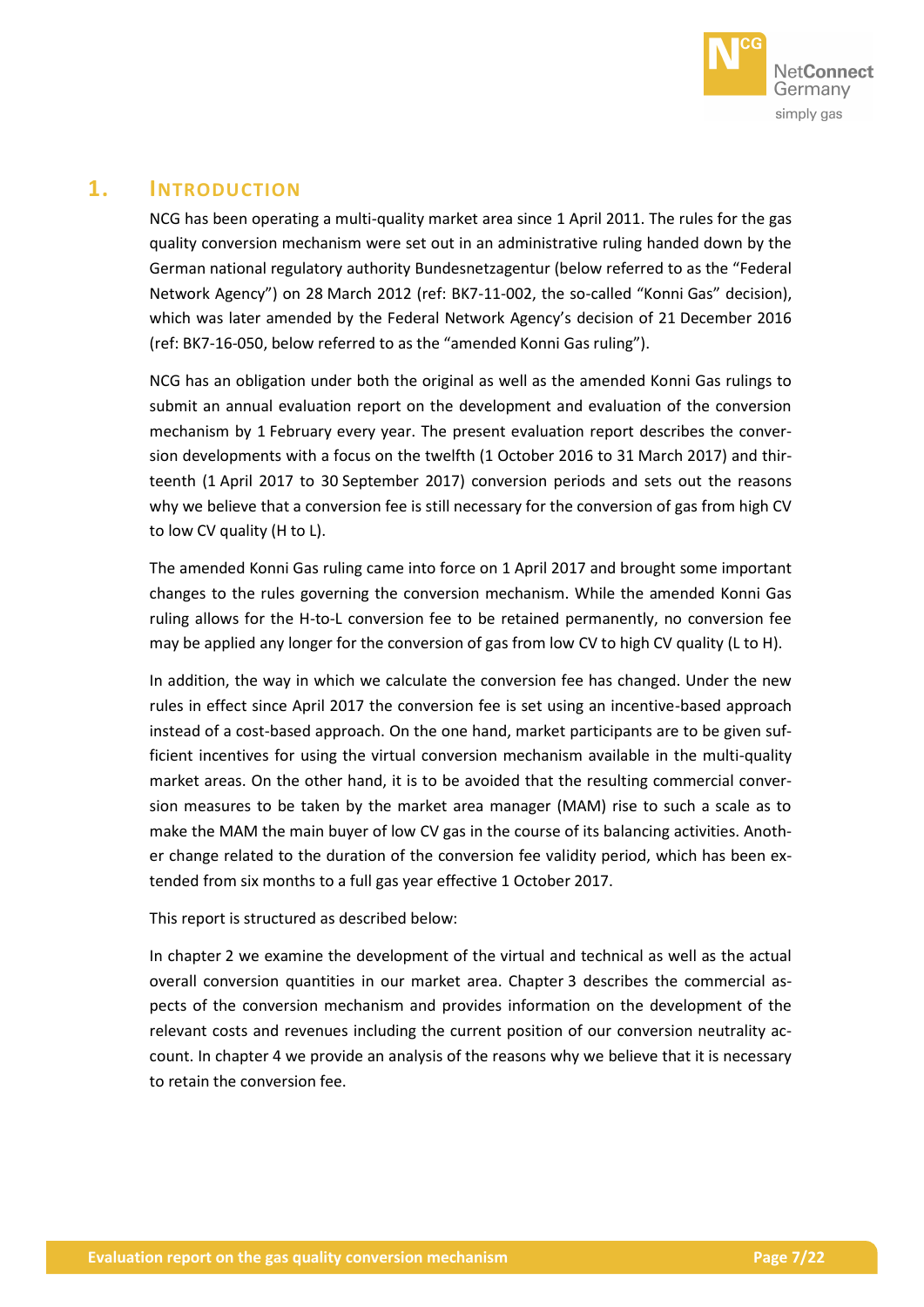

# <span id="page-7-0"></span>**2. REVIEW AND EVALUATION OF PHYSICAL AND TECHNICAL DEVEL-OPMENTS**

## <span id="page-7-1"></span>2.1. DEVELOPMENT OF VIRTUAL CONVERSION QUANTITIES

Market participants' use of the virtual conversion mechanism has varied greatly since our market area became a multi-quality market area on 1 April 2011 (for further information, please refer to our previous evaluation reports). While in 2013 market participants temporarily tended to convert relatively large quantities from low CV to high CV quality (L to H), it was not until 2015 that a fundamental trend emerged, with market participants now using the system in the other direction to convert gas from high CV to low CV quality (H to L).

The L-to-H conversion fee was set to zero with effect from the start of the twelfth conversion period on 1 October 2016 as required in accordance with the phase-out schedule set out in the original Konni Gas ruling. With regard to the H-to-L conversion fee, NCG exercised its right to extend the validity of the fee cap applicable in the previous conversion period and thus continued charging an H-to-L conversion fee of 0.453 EUR/MWh. As had been the case in earlier conversion periods, we headed into the twelfth period with virtual conversion activities in the H-to-L direction on a relatively large scale but observed a notable drop from around late January 2017 going forward. At the same time market participants were increasingly converting quantities from low CV to high CV quality (L to H), with the total conversion quantities in both directions nearly balancing each other out over the course of the twelfth period.

Since the start of the thirteenth conversion period, which began on 1 April 2017, the partially changed conversion rules as set out in the amended Konni Gas ruling have been in effect. In line with the newly defined fee cap, we set our conversion fee (H to L) at 0.45 EUR/MWh. Under the amended Konni Gas ruling no conversion fee was to be applied any longer in the opposite direction (L to H). In the thirteenth conversion period market participants' use of the conversion mechanism accelerated further and rose to the highest level since the multiquality market area was launched. With the L-to-H conversion fee down to zero, the major share of these conversion activities took place in this direction. In the H-to-L direction, market participants made only little use of the virtual conversion mechanism.

[Table 1](#page-9-0) shows the net virtual conversion quantities along with the conversion fees applicable in each direction for each conversion period.

The aggregate virtual conversion quantities determined for the balancing group managers (BGMs) active in the market area and the actual overall conversion quantities (as determined according to the system-wide virtual approach) determined for the previous conversion periods are shown by gas year in [Figure 1.](#page-10-0) The light colours in the chart represent the first conversion period and the dark colours the second conversion period falling within each gas year, respectively. Due to netting effects the actual overall conversion quantities are lower than the virtual conversion quantities. Netting effects result from the mutual offset-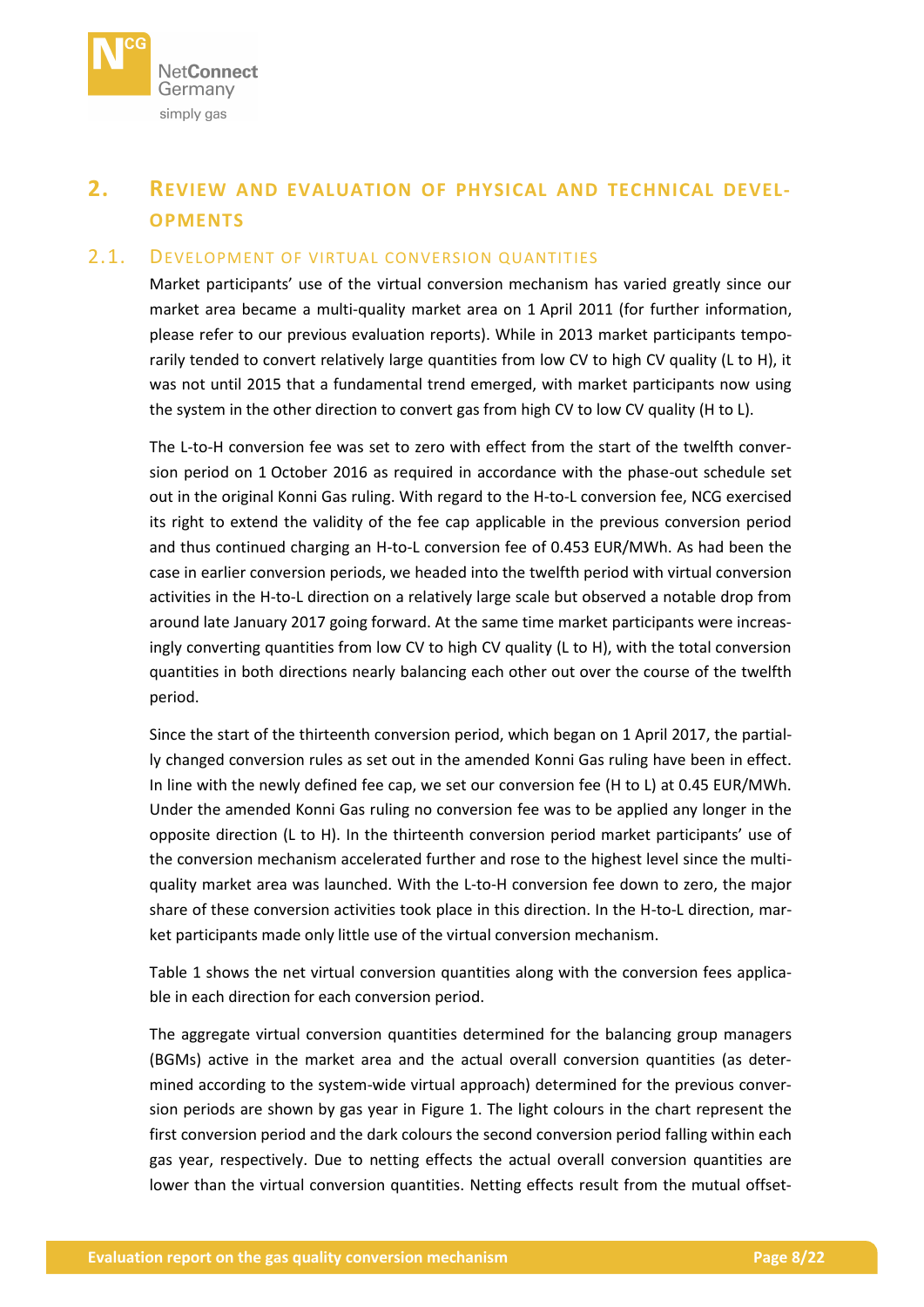

ting of inputs and offtakes when calculating the sums for the entire market area in each gas quality.

In this context a market shift from low CV to high CV quality (L to H) refers to a situation where exit points using high CV gas are supplied via inputs of low CV gas. The reverse applies where a market shift takes place from high CV to low CV quality (H to L). The term "market shift" describes the proportion (in per cent) in which exit points using gas of one gas quality are supplied with gas of the other gas quality via the virtual conversion mechanism. Please note when comparing the related percentages that total gas demand in the high CV sectors of the market area significantly exceeds total gas demand in the low CV sectors, among other reasons due to transit transports. The market shift figures for both conversion directions are shown for all conversion periods to date i[n Figure 2.](#page-11-0)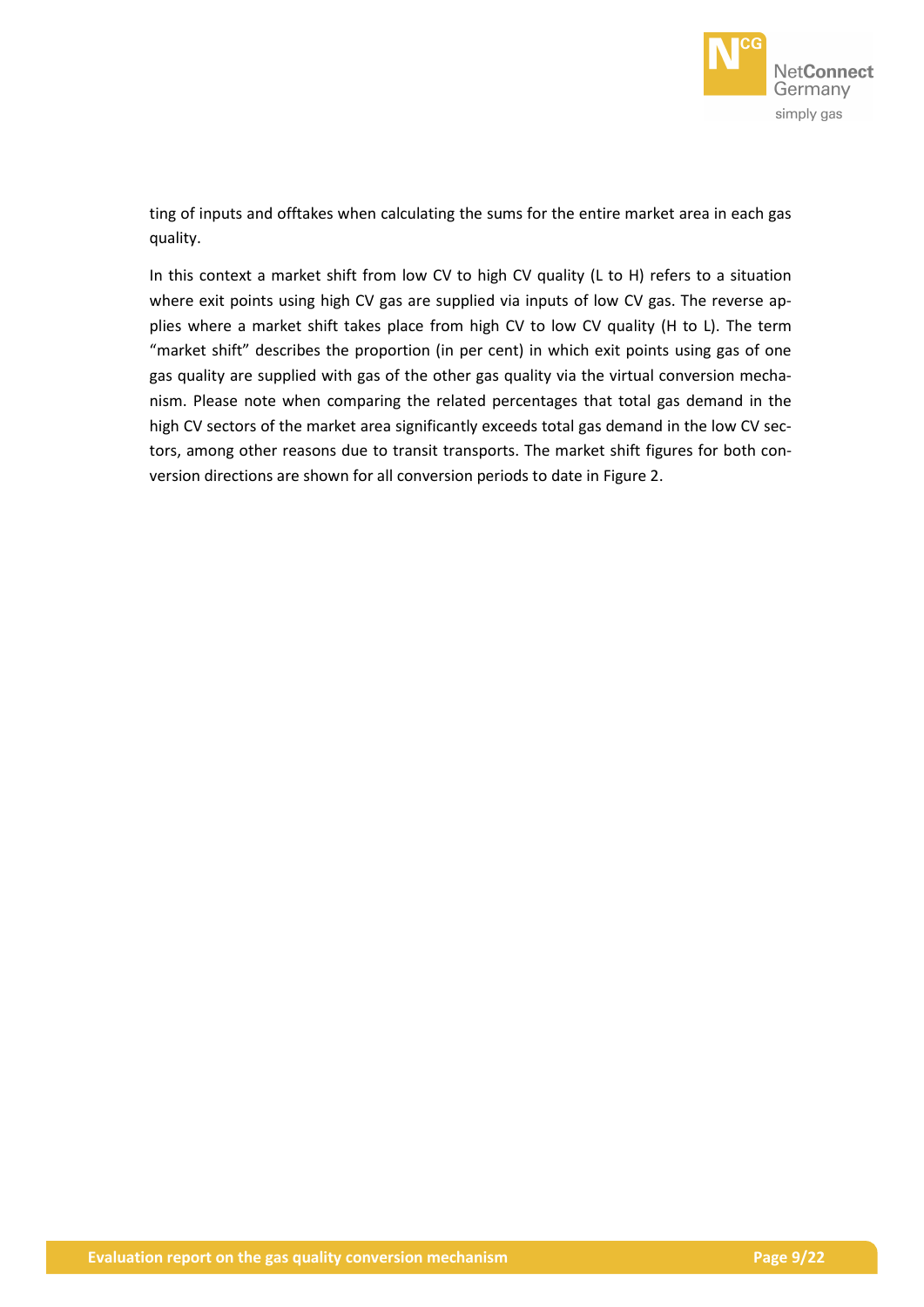

| No.                     | <b>Conversion</b><br>period | <b>Conversion fee</b><br>$(H \rightarrow L)$ | <b>Conversion fee</b><br>$(L \rightarrow H)$ | Net virtual con-<br>version quantity | <b>Direction of</b><br>conversion (net) |
|-------------------------|-----------------------------|----------------------------------------------|----------------------------------------------|--------------------------------------|-----------------------------------------|
| $\mathbf{1}$            | $01/04/2011$ -              | 2.000 EUR/MWh                                | 2.000 EUR/MWh                                | 333 GWh                              | $L \rightarrow H$                       |
|                         | 30/09/2011                  |                                              |                                              |                                      |                                         |
| $\overline{2}$          | $01/10/2011$ -              | 1.500 EUR/MWh                                | 1.500 EUR/MWh                                | 98 GWh                               | $L \rightarrow H$                       |
|                         | 31/03/2012                  |                                              |                                              |                                      |                                         |
| $\overline{\mathbf{3}}$ | $01/04/2012 -$              | 0.900 EUR/MWh                                | 0.900 EUR/MWh                                | 356 GWh                              | $L \rightarrow H$                       |
|                         | 30/09/2012                  |                                              |                                              |                                      |                                         |
| 4                       | $01/10/2012 -$              | 0.700 EUR/MWh                                | 0.700 EUR/MWh                                | 3,086 GWh                            | $L \rightarrow H$                       |
|                         | 31/03/2013                  |                                              |                                              |                                      |                                         |
| 5                       | $01/04/2013 -$              | 0.600 EUR/MWh                                | 0.600 EUR/MWh                                | 6,294 GWh                            | $L \rightarrow H$                       |
|                         | 30/09/2013                  |                                              |                                              |                                      |                                         |
| 6                       | $01/10/2013 -$              | 0.600 EUR/MWh                                | 0.600 EUR/MWh                                | 917 GWh                              | $L \rightarrow H$                       |
|                         | 31/03/2014                  |                                              |                                              |                                      |                                         |
| $\overline{7}$          | $01/04/2014 -$              | 0.400 EUR/MWh                                | 0.400 EUR/MWh                                | 296 GWh                              | $H\rightarrow L$                        |
|                         | 30/09/2014                  |                                              |                                              |                                      |                                         |
| 8                       | $01/10/2014 -$              | 0.400 EUR/MWh                                | 0.400 EUR/MWh                                | 2,102 GWh                            | $H\rightarrow L$                        |
|                         | 31/03/2015                  |                                              |                                              |                                      |                                         |
| 9                       | $01/04/2015$ -              | 0.300 EUR/MWh                                | 0.300 EUR/MWh                                | 7,288 GWh                            | $H\rightarrow L$                        |
|                         | 30/09/2015                  |                                              |                                              |                                      |                                         |
| 10                      | $01/10/2015$ -              | 0.300 EUR/MWh                                | 0.300 EUR/MWh                                | 19,416 GWh                           | $H\rightarrow L$                        |
|                         | 31/03/2016                  |                                              |                                              |                                      |                                         |
| ${\bf 11}$              | $01/04/2016 -$              | 0.453 EUR/MWh                                | 0.453 EUR/MWh                                | 7,722 GWh                            | $H\rightarrow L$                        |
|                         | 30/09/2016                  |                                              |                                              |                                      |                                         |
| 12                      | $01/10/2016$ -              | 0.453 EUR/MWh                                | 0.000 EUR/MWh                                | 97 GWh                               | $H\rightarrow L$                        |
|                         | 31/03/2017                  |                                              |                                              |                                      |                                         |
| 13                      | 01/04/2017 -                | 0.450 EUR/MWh                                | n/a                                          | 22,030 GWh                           | $L \rightarrow H$                       |
|                         | 30/09/2017                  |                                              |                                              |                                      |                                         |

<span id="page-9-0"></span>Table 1: Net virtual conversion quantities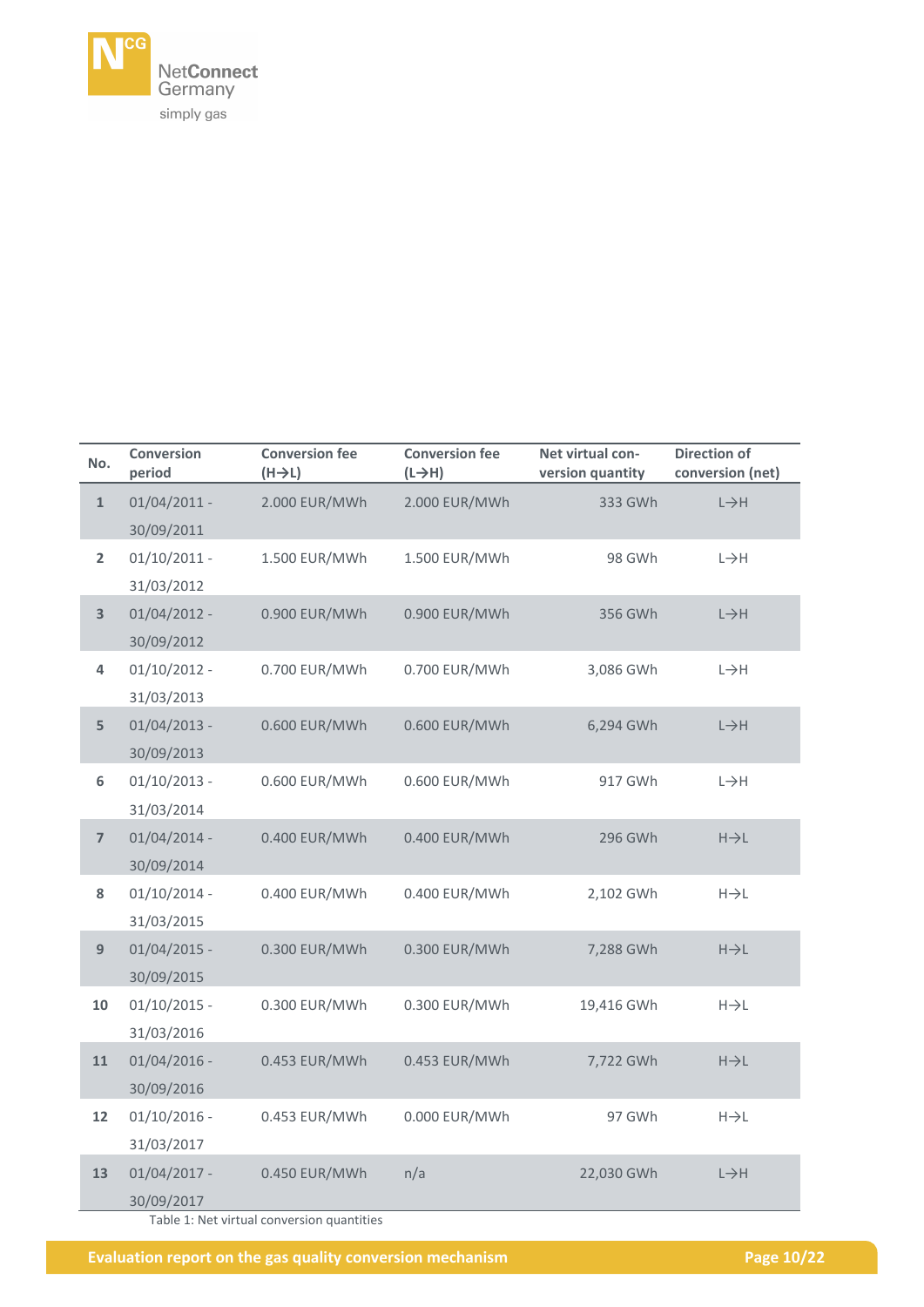

# **Virtual conversion BGMs (aggregate)**

Conversion H-to-L Conversion L-to-H 35,000 GWh 30,000 GWh 25,000 GWh 20,000 GWh 15,000 GWh 10,000 GWh 5,000 GWh 0 GWh Periods 4 & 5 Periods 6 & 7 Periods 8 & 9 Period 1, from 04/11 GY 2011/12: Periods 2 & 3 GY 2013/14: GY 2014/15: Periods 10 & 11 Periods 12 & 13 Period 1, from 04/11 GY 2012/13: Periods 10 & 11 Periods 12 & 13 GY 2011/12: GY 2012/13: GY 2013/14: GY 2014/15: GY 2015/16: GY 2016/17: GY 2015/16: GY 2016/17: GY 2010/11: GY 2010/11:

#### **Virtual conversion system-wide (net)**



<span id="page-10-0"></span>Figure 1: Virtual conversion quantities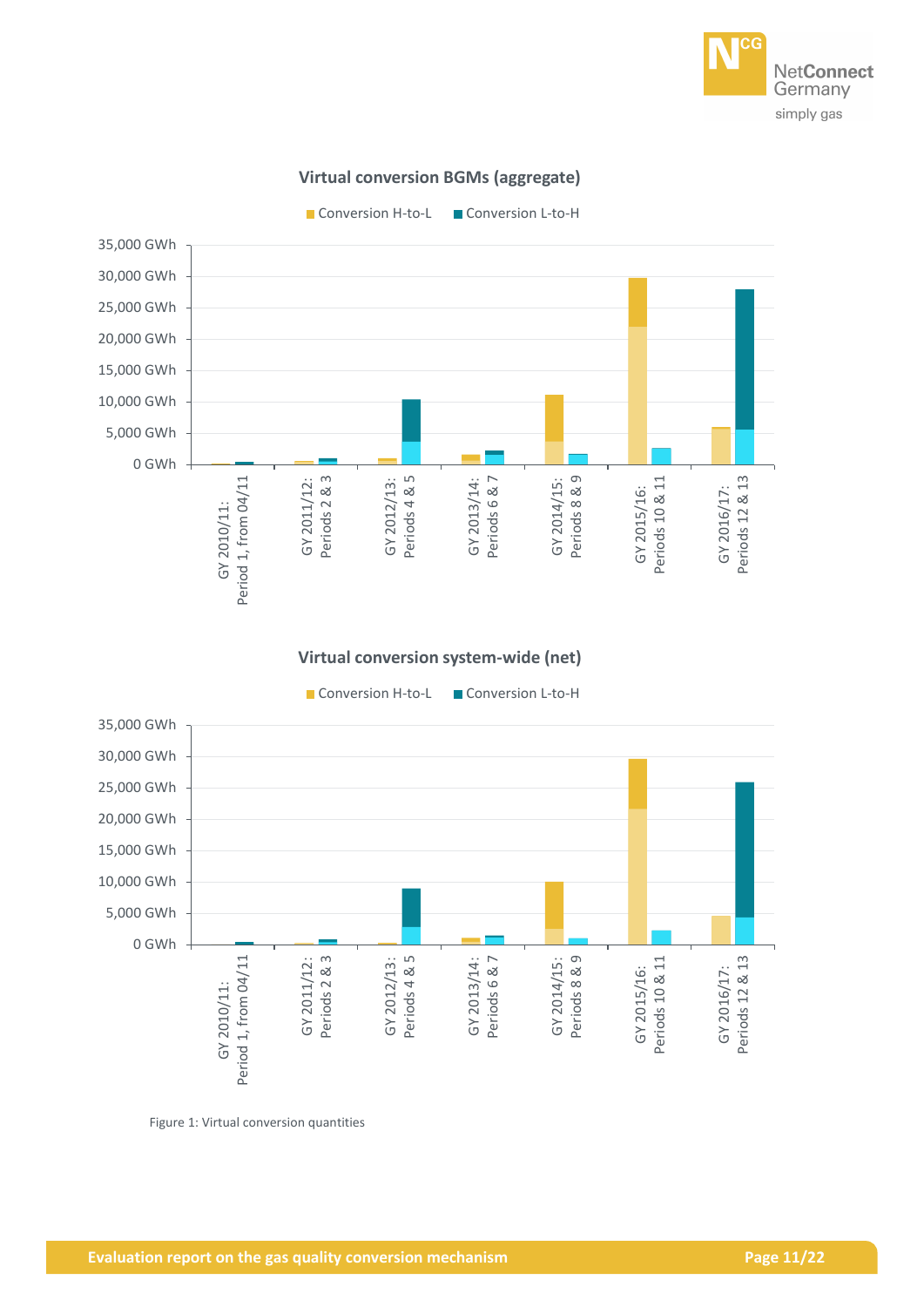



**Market shift**

<span id="page-11-0"></span>Figure 2: Market shift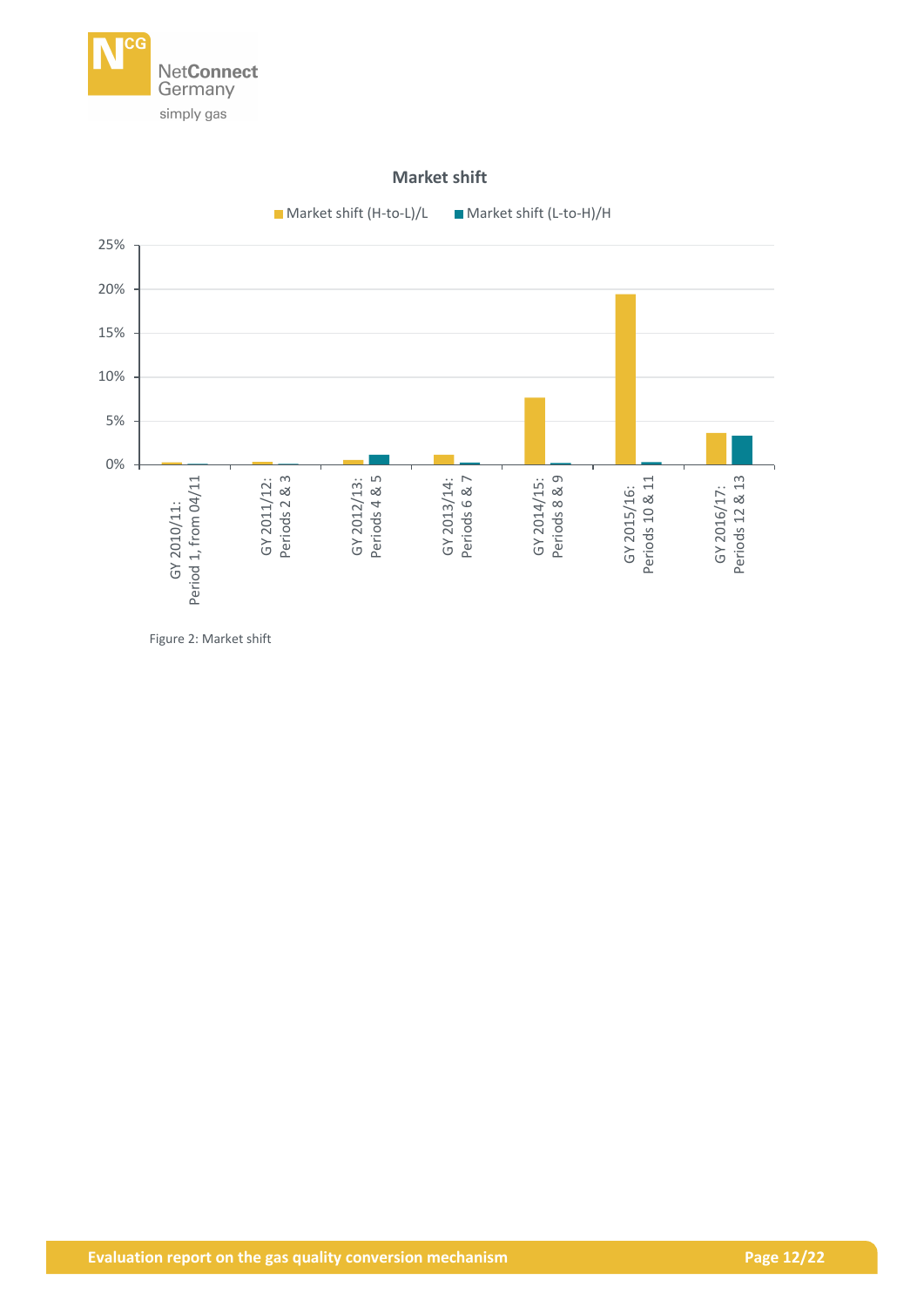

# <span id="page-12-0"></span>2.2. TECHNICAL CONVERSION QUANTITIES

At present, OGE and TG own technical conversion facilities in the NCG market area. OGE's Werne gas mixing plant is capable of adding both low CV gas to the high CV system and high CV gas to the low CV system. OGE's Scheidt mixing plant adds low CV gas to the high CV system. TG, in contrast, has a gas-air mixing plant located in Broichweiden. The facility adds air to high CV gas in order to obtain low CV gas. No third-party conversion facilities are currently used. So far, the use of the OGE and TG mixing plants has not generated any additional costs that would need to be recovered through the conversion fee.

We follow a computational approach to determine what proportion of the quantities converted in the available technical conversion facilities can be attributed to the Konni Gas mechanism. To do so, we calculate the difference between the system-wide virtual conversion quantity and the commercial conversion quantity for each day, compare it with the quantity technically converted on the same day and then apply the minimum of these two quantities. The resulting utilisation of the technical mixing plants in our market area is shown by gas year in [Figure 3.](#page-12-1) The light colours in the chart represent the first conversion period and the dark colours the second conversion period falling within each gas year, respectively.

Since March 2015, there has been a considerable decline in the technical conversion capability for the conversion of gas from high CV to low CV quality, most notably at the Werne gas mixing plant. It is assumed that this development can be attributed to the increased technical conversion activities in the Dutch gas transmission system, where high CV gas is



# **Technical conversion quantities**

<span id="page-12-1"></span>Figure 3: Technical conversion quantities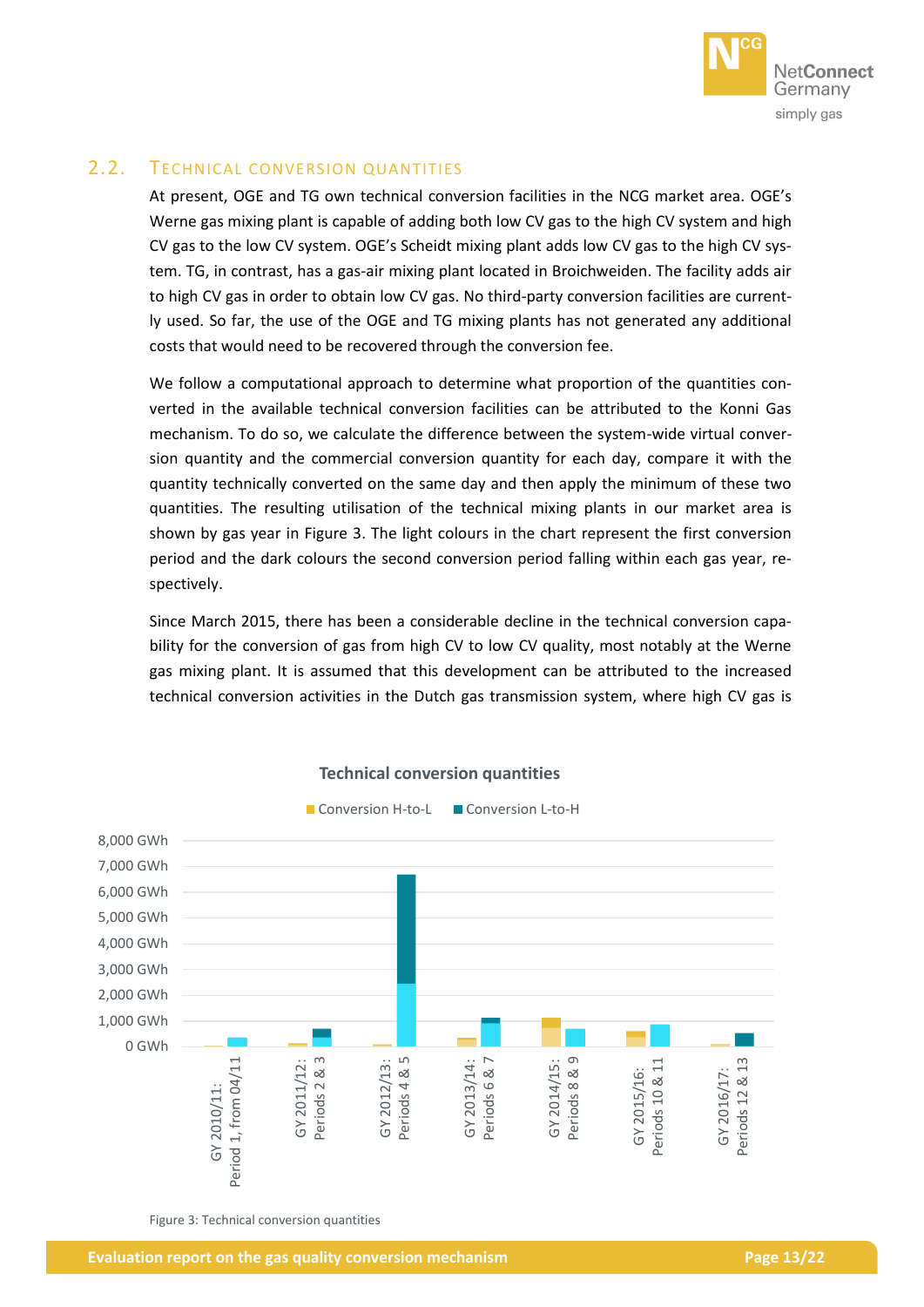

converted to low CV gas through the addition of nitrogen. As nitrogen is added, the Wobbe Index of the low CV gas received from the Netherlands rises, which results in a higher calorific value. This in turn limits the high CV to low CV conversion capability of the Werne mixing plant. In view of the expected decline in Dutch low CV gas production volumes from the Groningen gas field, we assume that the conversion capability of the Werne mixing plant will continue to be subject to limitations.

# <span id="page-13-0"></span>2.3. USE OF COMMERCIAL CONVERSION MEASURES

#### APPROACH FOR CALCULATING COMMERCIAL CONVERSION QUANTITIES

Commercial conversion measures need to be taken in situations where using the technical conversion facilities is not sufficient to counterbalance market shifts.

The first step in determining the quantity converted through commercial conversion measures is to calculate the sums of the balancing quantities sold in the gas quality for which there is an oversupply and the balancing quantities purchased in the gas quality for which there is an undersupply, respectively. In view of the fact that for "Global" balancing actions the gas quality is no relevant criterion, only rest-of-the-day (RoD) and day-ahead (DA) buy and sell transactions effected to meet "Quality" or "Local" balancing requirements are taken into account when calculating the overall commercial conversion quantity. Where the above calculations show that balancing actions have been taken in opposite directions in the two different gas qualities (e.g. sales of high CV gas and purchases of low CV gas), the relevant figure is compared with the direction of the system-wide virtual conversion quantity previously determined. If the direction of the relevant opposite balancing actions corresponds to the direction in which the system-wide virtual conversion quantity has been converted, then the smaller of the two values (as measured in terms of their absolute values) represents the quantity that was converted by way of commercial conversion measures in each direction.

Where even within one gas quality balancing actions have been taken in opposite directions, the actual overall sell/buy figure is used, i.e. where there is an oversupply in the market area and gas has been both sold and purchased on that day, only the gas quantities sold in the relevant gas quality are taken into account, and not offset by the quantities bought in that quality. Any netting between quantities of the same quality would result in reduced sell or buy quantities, which would not reflect the actual balancing actions taken. The corresponding quantity for the other gas quality is determined following the same principles. The balancing quantity deployed in opposite directions is determined as the smaller of the two quantities (as measured in terms of their absolute values).

#### DEVELOPMENTS IN THE CONVERSION PERIODS COVERED BY THIS REPORT

The extreme levels to which our commercial conversion activities rose in the spring of 2016 were not seen again neither in the twelfth nor in the thirteenth conversion periods. As virtual conversion activities in the H-to-L direction decreased in January 2017, the scale of our commercial conversion measures in this direction also went down. Increased virtual conversion activities in the L-to-H direction, most notably from February 2017 forward, meant that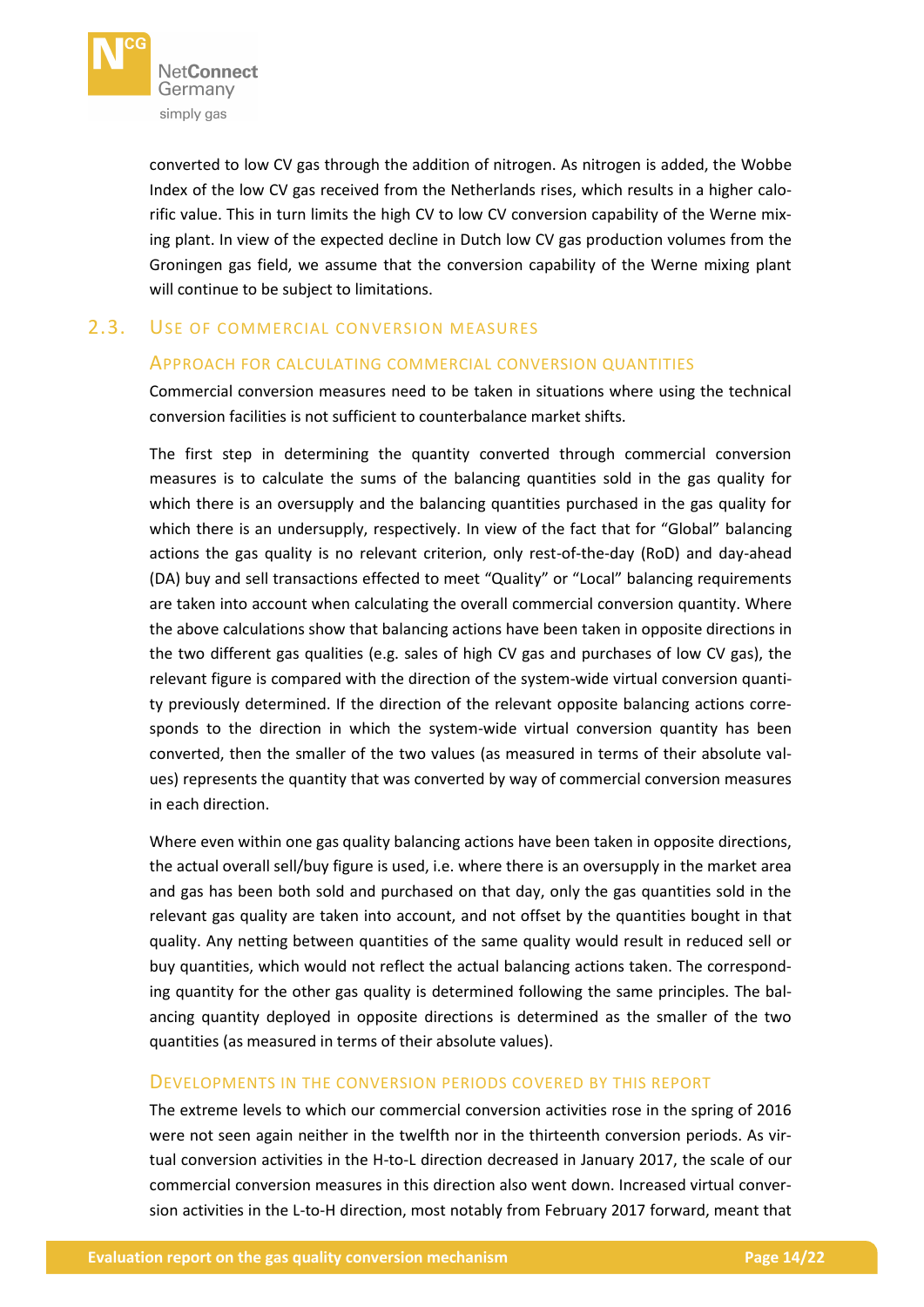

our commercial conversion measures in this direction (L to H) also accelerated, albeit to a lesser extent. This was due to the fact that on the Dutch side market participants are looking to bring down low CV gas sales in view of the recent production cutbacks implemented in the Netherlands. In many cases, therefore, the transmission system operators operating the relevant cross-border interconnection points (IPs) now agree to swap the additional volumes of low CV gas made available by shippers for high CV gas, which is then delivered at other IPs. These swaps in turn mean that we have to carry out fewer technical and/or commercial conversion measures.

[Figure 4](#page-14-1) summarises the commercial conversion quantities determined for each of the conversion periods by gas year and provides a graphical illustration of their development. The light colours in the chart represent the first conversion period and the dark colours the second conversion period falling within each gas year, respectively.

# <span id="page-14-0"></span>2.4. DEVELOPMENT OF TOTAL PHYSICAL INPUTS ACROSS ALL BALANCING GROUPS

According to the Konni Gas ruling the MAM may levy a conversion neutrality charge on BGMs if the revenues generated from conversion fee payments are insufficient to recover the costs incurred under the conversion mechanism. The conversion neutrality charge is applied on all physical inputs as allocated to the balancing groups for each day, with only balancing groups of the type "FZK" (i.e. freely combinable capacity that is not subject to any transportation route restrictions) being taken into account. Purely virtual inputs, such as trades on the virtual trading point, are not taken into account.



#### **Commercial conversion quantities**

<span id="page-14-1"></span>Figure 4: Commercial conversion quantities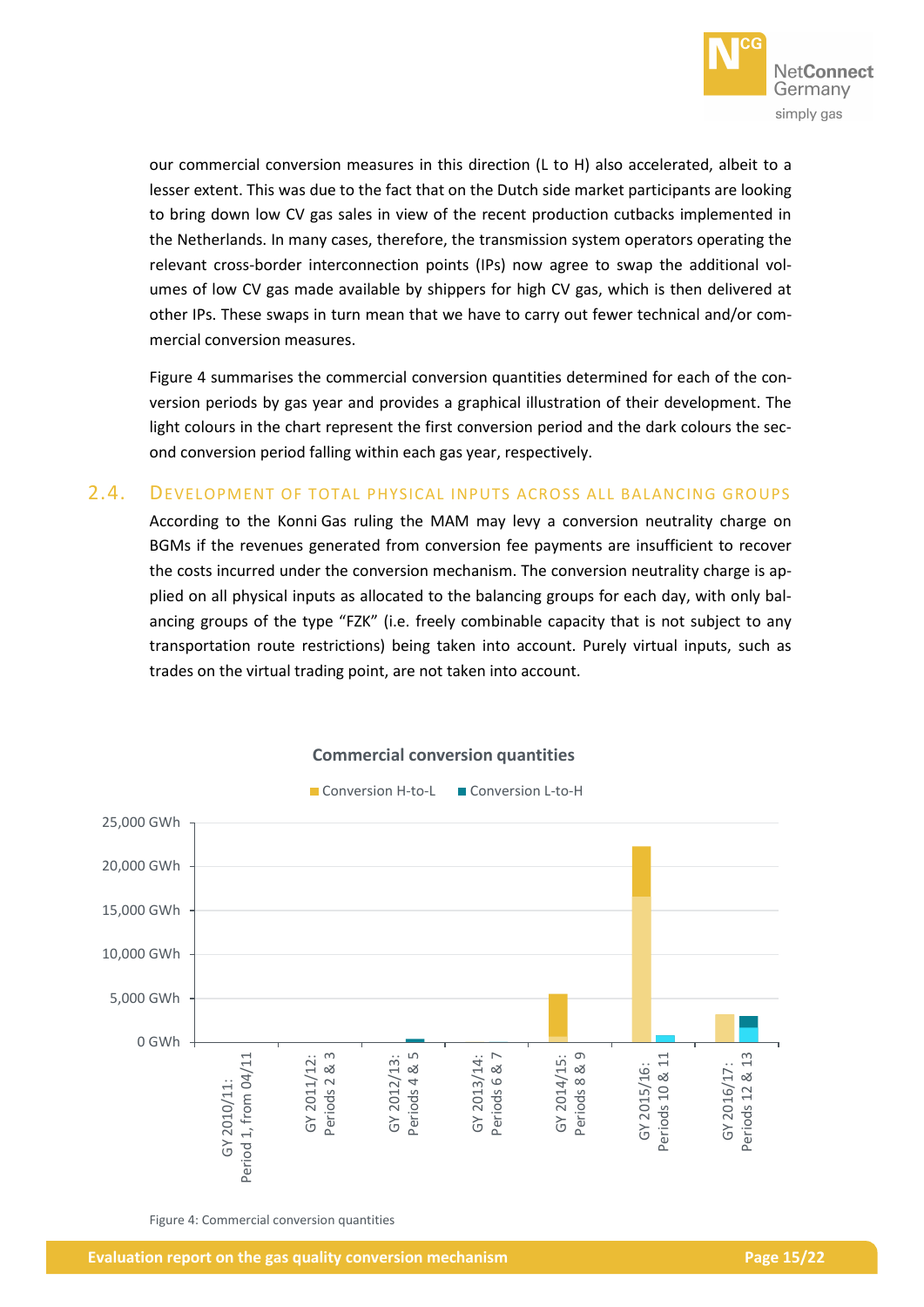

Conversion neutrality charges are currently applied to the following input data series types:

- **n** inputs of the type "Entryso"
- **n** inputs of the type "Entry Biogas"
- **n** inputs of the type "Entry Wasserstoff"

The physical gas deliveries across all balancing groups of the type "FZK" in each gas year are shown in [Figure 5,](#page-15-0) with the light colours in the chart representing the first conversion period and the dark colours representing the second conversion period falling within each gas year, respectively.



## **Physical inputs across all balancing groups**

<span id="page-15-0"></span>Figure 5: Physical inputs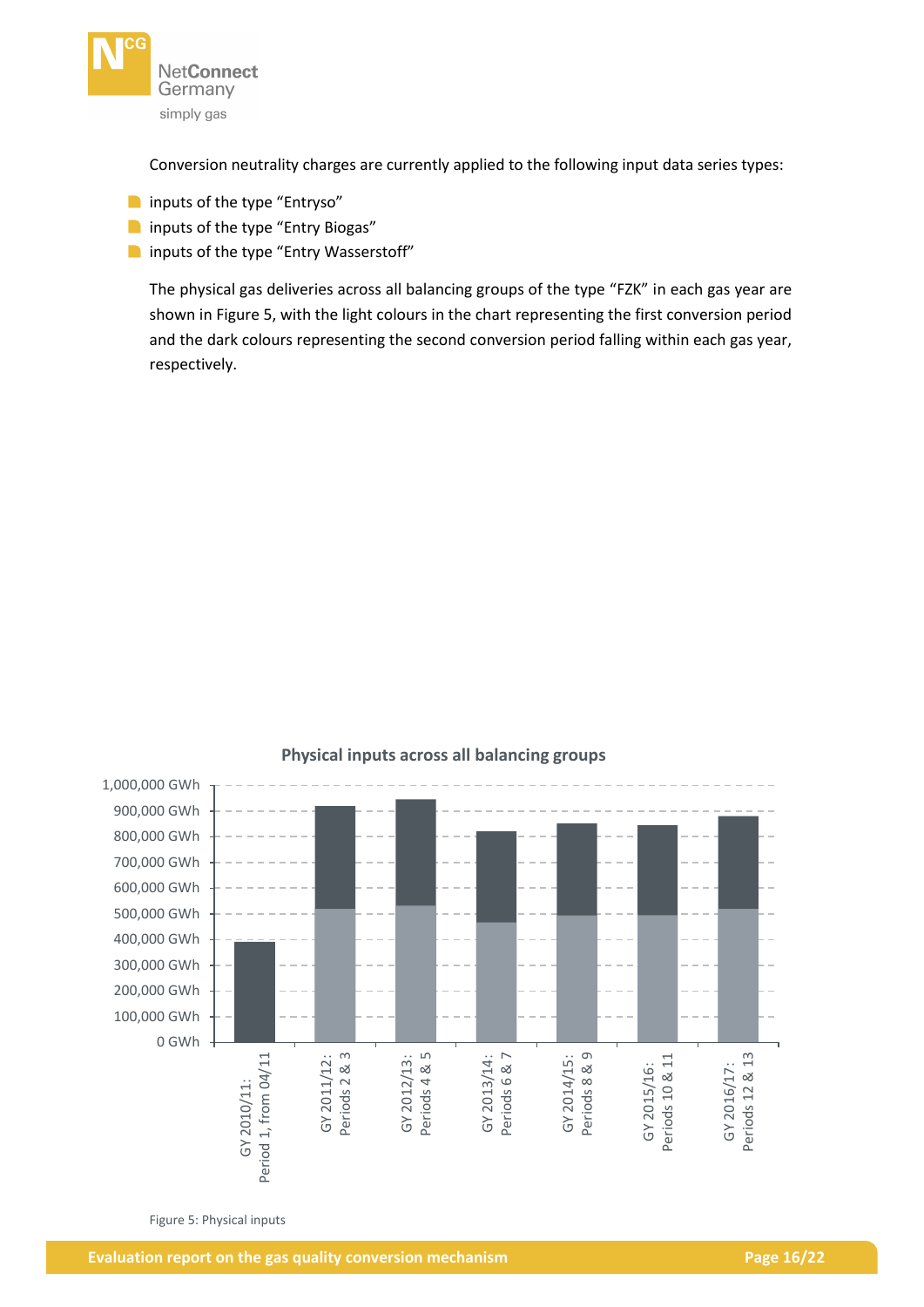

# <span id="page-16-0"></span>**3. COMMERCIAL ASSESSMENT**

# <span id="page-16-1"></span>3.1. REVENUES AND COSTS UNDER THE CONVERSION MECHANISM

#### APPROACH FOR CALCULATING REVENUE AND COST ITEMS

The level of the revenues earned under the conversion mechanism is determined by the conversion fees charged to BGMs for their individual virtual conversion quantities as well as by the conversion neutrality charges levied on BGMs' inputs. To date no revenues have been generated from commercial conversion measures. Generally, such revenues could result from positive price differences between simultaneous balancing sales and purchases (SystemSell commodity price less SystemBuy commodity price).

Conversion costs generally comprise the commodity costs incurred as a result of the relevant balancing buy and sell transactions effected in the two directions where balancing actions have been taken in opposite directions, plus a proportion of the costs incurred for transportation capacity contracts and availability contracts for long-term balancing products.

In order to calculate the commodity costs, the commercial conversion quantities are first determined for each day. Subsequently, the weighted average prices paid/received in connection with the associated balancing buy and sell transactions are calculated for the relevant direction of conversion. In order to do so the price difference between quality-specific balancing sell transactions (SystemSell) and balancing buy transactions (SystemBuy) is multiplied by the net commercial conversion quantity determined to have been converted on the day in question (amount of the commercial conversion quantity calculated for one direction pursuant to chapter [2.3\)](#page-13-0).

The next step is to calculate the allocation key which is used to apportion the costs incurred for availability contracts for long-term balancing products as well as the costs incurred for transportation capacity contracted to procure low CV gas on the Dutch TTF. In order to allocate the relevant cost items first the proportion of the balancing quantities supplied/received for conversion purposes (commercial conversion quantity) is determined in relation to the total balancing requirements on the day in question. This gives the allocation key. Then the availability contract costs for keeping balancing services available (per quarter) are distributed proportionally over all days within the quarter. Costs for capacity bookings are also calculated on a daily basis. Following this, the allocation key is applied to the daily costs thus determined for the purpose of allocating the relevant proportional costs to the conversion mechanism.

Due to the decrease in commercial conversion measures in the twelfth and thirteenth conversion periods, the balancing costs attributable to the conversion mechanism have gone down significantly. We charged a conversion neutrality charge of 0.15 EUR/MWh in the twelfth and of 0.04 EUR/MWh in the thirteenth period, generating revenues that were primarily used to build the required liquidity buffer provided via the conversion neutrality account.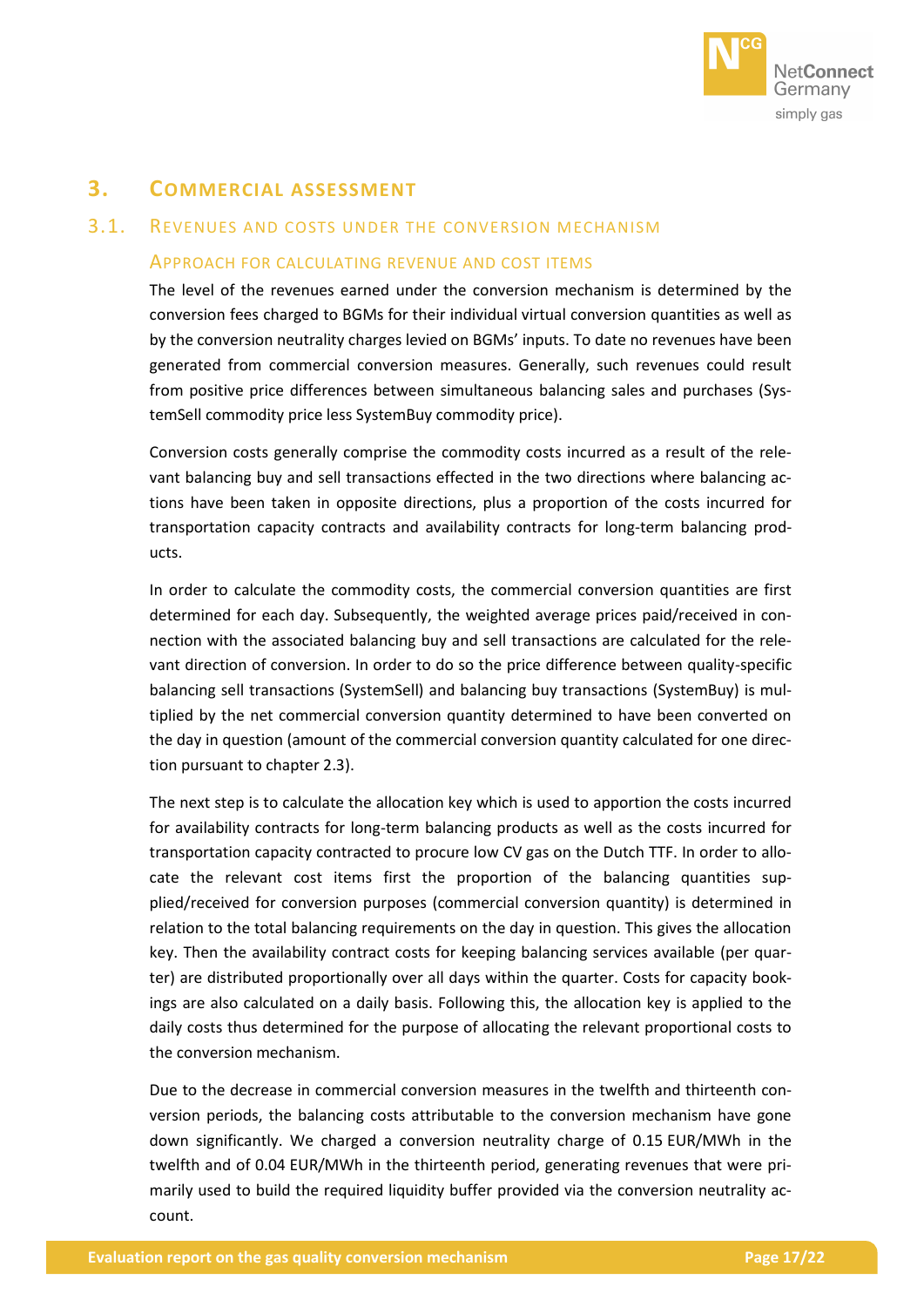



#### **Conversion costs and revenues**

Our conversion costs and conversion revenues are shown by gas year in [Figure 6,](#page-17-1) with the light colours in the chart representing the first conversion period and the dark colours representing the second conversion period falling within each gas year, respectively.

#### <span id="page-17-0"></span>3.2. CURRENT POSITION OF THE CONVERSION NEUTRALITY ACCOUNT

Under the rules introduced by the amended Konni Gas ruling, which came into force on 1 April 2017, the MAMs are allowed to factor in certain liquidity reserves when setting their conversion fees and conversion neutrality charges. The intended function of this so-called "liquidity buffer" is to take account of the uncertainty inherent to a system in part based on estimates and projections and to mitigate the MAMs' liquidity risks. For information on our approach to setting the level of the liquidity buffer and on the amounts taken into account in each conversion period, please refer to the published "Statement of the Basis of the Conversion Fee and Conversion Neutrality Charge" relating to the relevant period.

As required under the Konni Gas ruling, the MAMs publish the current position of their conversion neutrality accounts on a monthly basis (see [Figure 7\)](#page-18-0), with the preliminary account balances for each month being published by the  $5<sup>th</sup>$  business day of the following month. The account data provided for a month is updated once all final data required for the purpose of publication is available for that month, which is usually the case 10 business days after the end of the second month following the relevant month.

The final account balance determined for the conversion neutrality account for GY 2016/17 as at the end of September 2017 was EUR 76 million.

<span id="page-17-1"></span>Figure 6: Conversion costs and revenues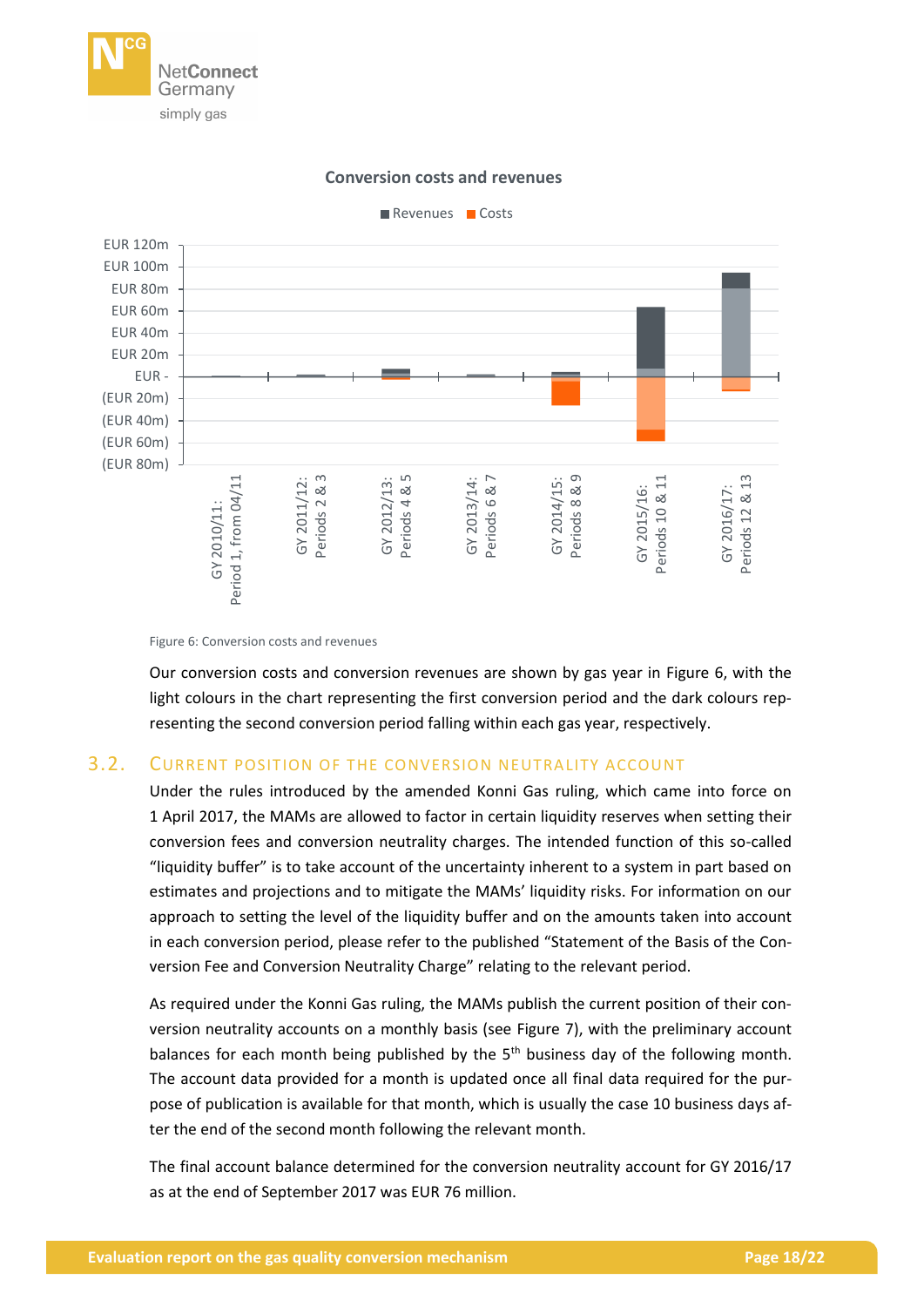



#### **Development of conversion neutrality account balances**

<span id="page-18-0"></span>Figure 7: Development of conversion neutrality account balances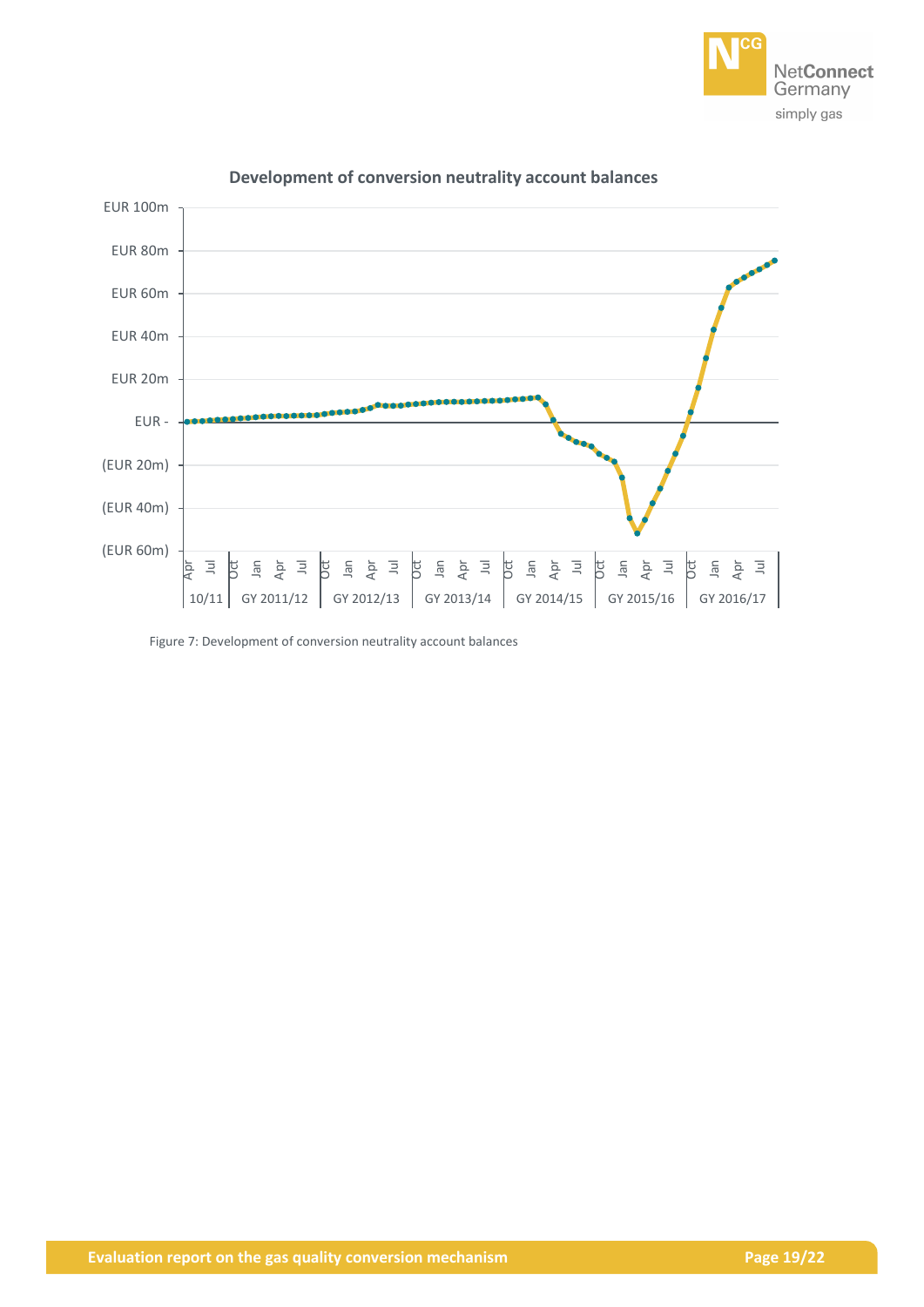

# <span id="page-19-0"></span>**4. NECESSITY TO RETAIN THE CONVERSION FEE**

Section 3(c) of the operative provisions of the Konni Gas ruling imposes an obligation on NCG to consider in its annual evaluation report whether it will be necessary to retain the conversion fee. These considerations are provided in this chapter.

#### SUPPLY SECURITY RISKS DUE TO SHARP DROP IN LOW CV GAS PRODUCTION

Low CV gas production from the natural gas field in the Groningen area in the Netherlands has been impacted by unforeseeable cutdowns in production, which saw production output being scaled down enormously since 2013. While in 2013 production output was still at approximately 58.8 bcm/a (billion cubic metres per year), a decision by the Dutch government of 23 September 2016<sup>1</sup> limited production to 24 bcm/a for the next five years, with a contingency to increase output in especially cold winter periods to up to 30 bcm/a. In April 2017, the production limit for GY 2017/18 was lowered by another 10%, down to 21.6 bcm/a. And in October 2017 it emerged that the Dutch Ministry of Economic Affairs was planning to further scale back production to 20.1 bcm/a by 2021.

The above cutbacks in production were ordered amid a rise in the frequency of earthquakes registered in the region around Groningen, the cause of which is assumed to be the extraction of natural gas from the field. On 8 January 2018 an earthquake with a magnitude of 3.4 on the Richter scale struck the Netherlands, the strongest since 2012. In the wake of the earthquake the Dutch Minister of Economic Affairs announced that the ministry was reviewing further options to limit gas extraction from the Groningen gas field to the lowest level possible. In view of this background additional cutbacks in Dutch low CV gas production are likely in the future. If low CV gas production were to be further reduced, this could only be offset by creating additional technical conversion capacity or by reducing low CV gas demand. Legal claims to have sufficient supplies of low CV gas provided so that the demand of German end users can be met are only available under the existing long-term supply contracts signed by German gas suppliers and Dutch producers. For the security of the supply of German end users of low CV gas it is therefore essential that German gas suppliers do not terminate their existing long-term supply contracts for low CV gas prematurely.

NCG is of the view that the conversion fee is one of the factors that will motivate German suppliers to uphold their existing long-term supply contracts for low CV gas. This effect results from the fact that the conversion fee provides an incentive for suppliers to physically provide low CV gas for the supply of low CV end users. The conversion fee can therefore contribute to preventing supply security risks in the German low CV network areas, also in the long term.

**.** 

<sup>&</sup>lt;sup>1</sup> Final Consent Decision on gas extraction in the Groningen gas field

[<sup>\(</sup>https://www.government.nl/ministries/ministry-of-economic-affairs/documents/parliamentary](https://www.government.nl/ministries/ministry-of-economic-affairs/documents/parliamentary-documents/2016/09/23/letter-to-the-parliament-final-consent-decision-on-gas-extraction-in-the-groningen-gas-field)[documents/2016/09/23/letter-to-the-parliament-final-consent-decision-on-gas-extraction-in-the](https://www.government.nl/ministries/ministry-of-economic-affairs/documents/parliamentary-documents/2016/09/23/letter-to-the-parliament-final-consent-decision-on-gas-extraction-in-the-groningen-gas-field)[groningen-gas-field\)](https://www.government.nl/ministries/ministry-of-economic-affairs/documents/parliamentary-documents/2016/09/23/letter-to-the-parliament-final-consent-decision-on-gas-extraction-in-the-groningen-gas-field)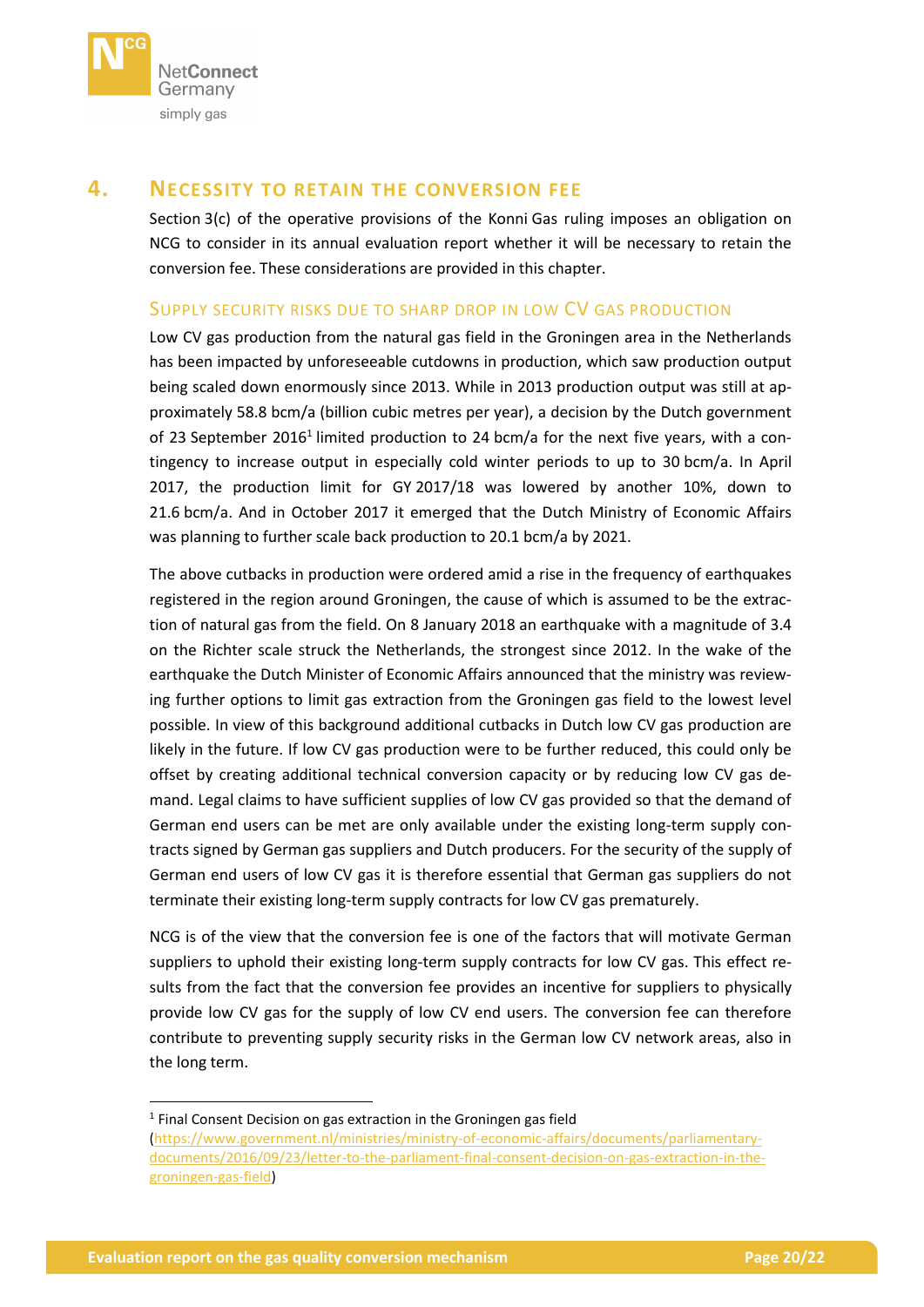

# COSTS INCURRED UNDER THE CONVERSION MECHANISM

The costs incurred under the conversion mechanism have gone down significantly over the last two conversion periods. At the same time, the revenues generated from conversion neutrality charges were used to build a liquidity buffer that helps mitigate our financial risk exposure under the conversion mechanism.

Even so, our experiences in the spring of 2016 have shown that there is a real risk of a full Hto-L market shift taking place – at least from a balancing perspective – if the H-to-L conversion fee is set too low. If this were to occur, it is likely that due to the large balancing requirements arising as a consequence the costs incurred under the conversion mechanism would surge again, resulting in a correspondingly high balancing neutrality charge which would then have to be borne by all market participants. Besides producing high costs, NCG is of the view that such a development does not reflect the separate market roles as defined by law. The purpose of balancing actions should be to address gas imbalances on the gas networks but in no event should this mean that the MAM becomes the main buyer of gas in either gas quality.

In the other direction (L to H) we do not face such risks and problems on a comparable level. Despite the large-scale virtual conversion activities in this direction observed in the twelfth and thirteenth conversion periods our conversion costs and technical and commercial conversion measures remained at a relatively low level.

As the above circumstances have not changed, it is our view that an appropriately priced Hto-L conversion fee – as defined in the amended Konni Gas ruling – remains a necessity.